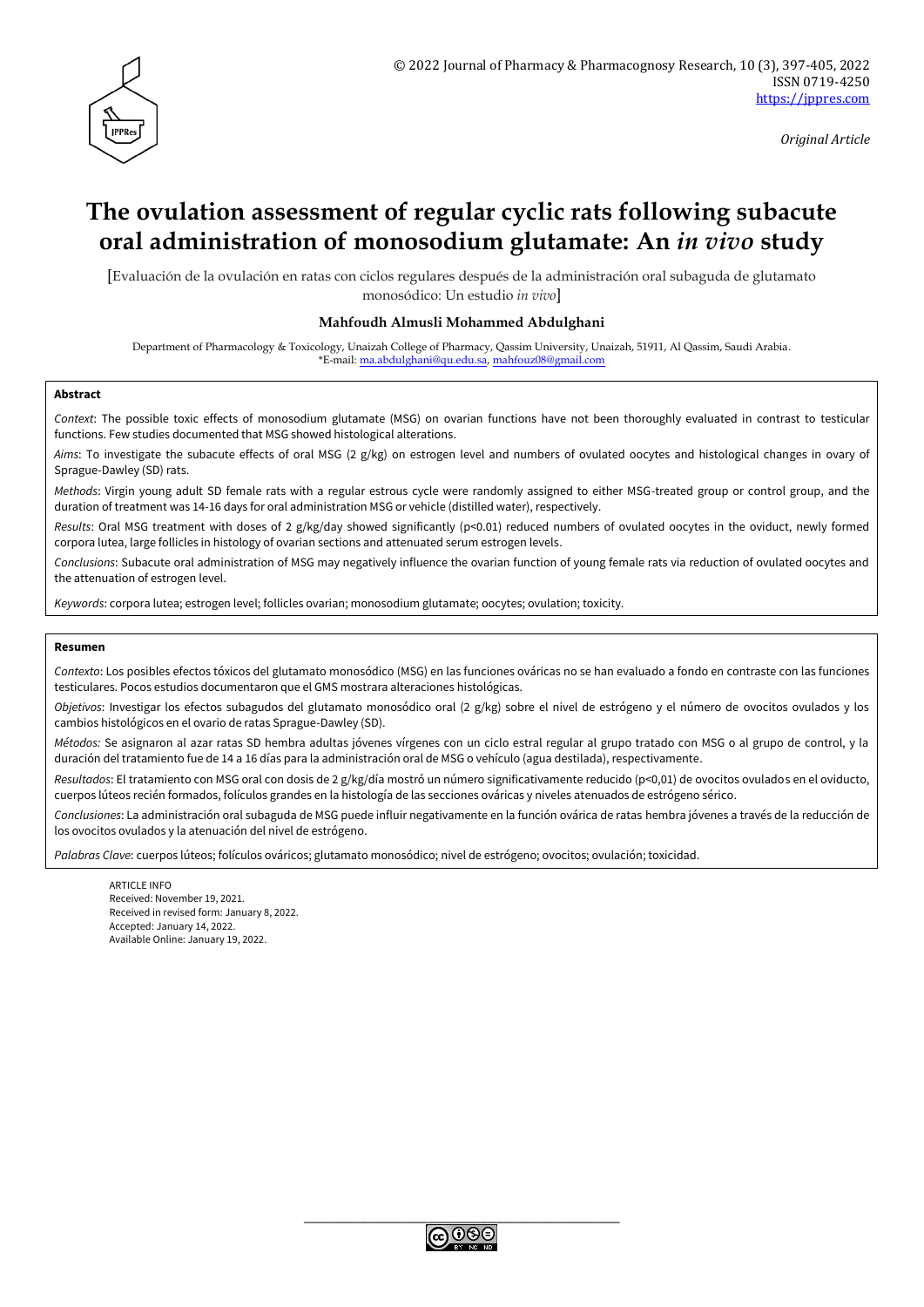# **INTRODUCTION**

Disrupted ovarian cyclicity and modified follicle maturation can directly impact female fertility and are considered adverse health outcomes. Clinical and preclinical studies revealed that disruption in ovarian development or ovarians' function is one of the common causatives of many female reproductive disorders, including infertility, polycystic ovary syndrome (PCOS), premature ovarian insufficiency (POI), and early menopause (Johansson et al., 2017). Endocrine disturbances caused by unintended chemical exposures during adulthood can disturb ovarian function or worsen the effects of chemical exposure during developmental processes. These chemicals can disrupt the ovary's folliculogenesis, in which the activated primordial follicles grow and mature to follicles that contain oocytes (pre-ovulatory follicles). The growth of primordial follicles into pre-antral is considered the first phase and independent of the hypothalamic-pituitary-ovary axis (Gougeon, 1986).

In contrast, the maturation of antral follicles to preovulatory is referred to second phase and is dependent on the hypothalamic-pituitary-ovary axis (Gougeon, 1986). This disruption of the process at different stages is dependent on the duration of chemical exposure. The disruption of follicles in the first and second growth phases when exposed chemical for 4- 6 menstrual cycles (MCs) in humans (Gougeon, 1986) and 7 – 9 estrous cycles (ECs) in rodents (Zheng et al., 2014). This disruption in the growth phase follicles can be analyzed by measuring preantral and other follicles between primordial, preantral, and atretic follicles. The disruption follicles in the second phase (maturation phase) when exposed chemical for 1-3 MCs ( $\approx$  35-90 days) in humans (Gougeon, 1986) and for 4-5 ECs in rodents (Zheng et al., 2014). This disruption of the second phase of folliculogenesis is imminent upon chemical exposure for 14-20 days in rodents (Zheng et al., 2014). This disruption in the second phase can be analyzed by counting the oocytes, estimating the estrogen level, and quantifying the maturing ovarian follicles and new corpus lutea using histological sections. Completion of folliculogenesis of ovulatory follicles in both phases takes several menstrual cycles ( $\approx$  6-9 MCs) in humans (Gougeon, 1986) and several estrous cycles ( $\approx$  9-12 ECs) in rodents (Zheng et al., 2014).

The scientific community differ in opinion on monosodium glutamate's (MSG) safety profile when used as a food additive. The amount of intake and its negative impact on reproductive function is highly troubling. Many regulatory authorities in different countries proposed an acceptable daily intake. The European Food Safety Authority (EFSA) suggested 30 mg/kg body weight (BW)/day of MSG as the acceptable daily intake (Roberts et al., 2018). The in-take of MSG in the United Kingdom ranged from 0.58 g/day to 4.685 g/day for average to extreme users (Rhodes et al., 1991). Many studies have reported the negative impact of MSG on body metabolism in adult rodents. MSG has been shown to cause type two diabetic mellitus in the experimental model (Boonnate et al., 2015) and increase body weight and fat mass in rodents (Hernández-Bautista et al., 2014; Calis et al., 2016; Pelantová et al., 2016). Evidence is growing that the influence of MSG on the body's metabolism may alter the biological process in the reproductive system (Gaspar et al., 2016). A recent review has addressed MSG-induced male reproductive system dysfunction (Kayode et al., 2020).

Previous studies on MSG's impact on the adult female rodent's reproductive systems have reported negatively the influence of MSG on histology of female reproductive organs and hormone levels (Obochi et al., 2009; Eweka et al., 2010; Koffuor et al., 2013; Mondal et al., 2017). MSG showed that cellular hypertrophy, degenerative and atrophic changes, and lysed red blood cells in the lumen in histological section of oviducts of rats (Eweka et al., 2010) and a significant increase in the number of follicles (primary and primordial), increase in the size of Graafian follicle, and decrease in the size of corpus luteum (Obochi et al., 2009). MSG showed in different studies that increase blood level of estrogen (Obochi et al., 2009; Koffuor et al., 2013; Mondal et al., 2017). A single study reported the MSG's effect on the estrous cycle in rodents (Mondal et al., 2017). In the mentioned studies above, the duration of MSG administration about 7-9 estrous cycles and addressed the MSG toxic effects for both phases of folliculogenesis lead to increasing the complexity and difficulty of identifying the possible pathway responsible for MSG toxic effects because different factors regulate each phase of folliculogenesis.

Although the previous studies (Obochi et al., 2009; Eweka et al., 2010; Koffuor et al., 2013) and the more recent experimental study published in 2017 (Mondal et al., 2017) have elucidated certain aspects of MSG's ovarian disruption in rodents. Most of the MSG toxic effects on reproductive organs studies have not fully provided an overview of the integrated effects of MSG on ovulation and follicular maturation. Therefore, this study aimed to investigate subacute oral MSG effects with the dose  $2 g/kg/day$  on numbers of ovulated oocytes, estrogen level and histological morphometric changes in Sprague-Dawley (SD) rats' ovary at the estrus phase.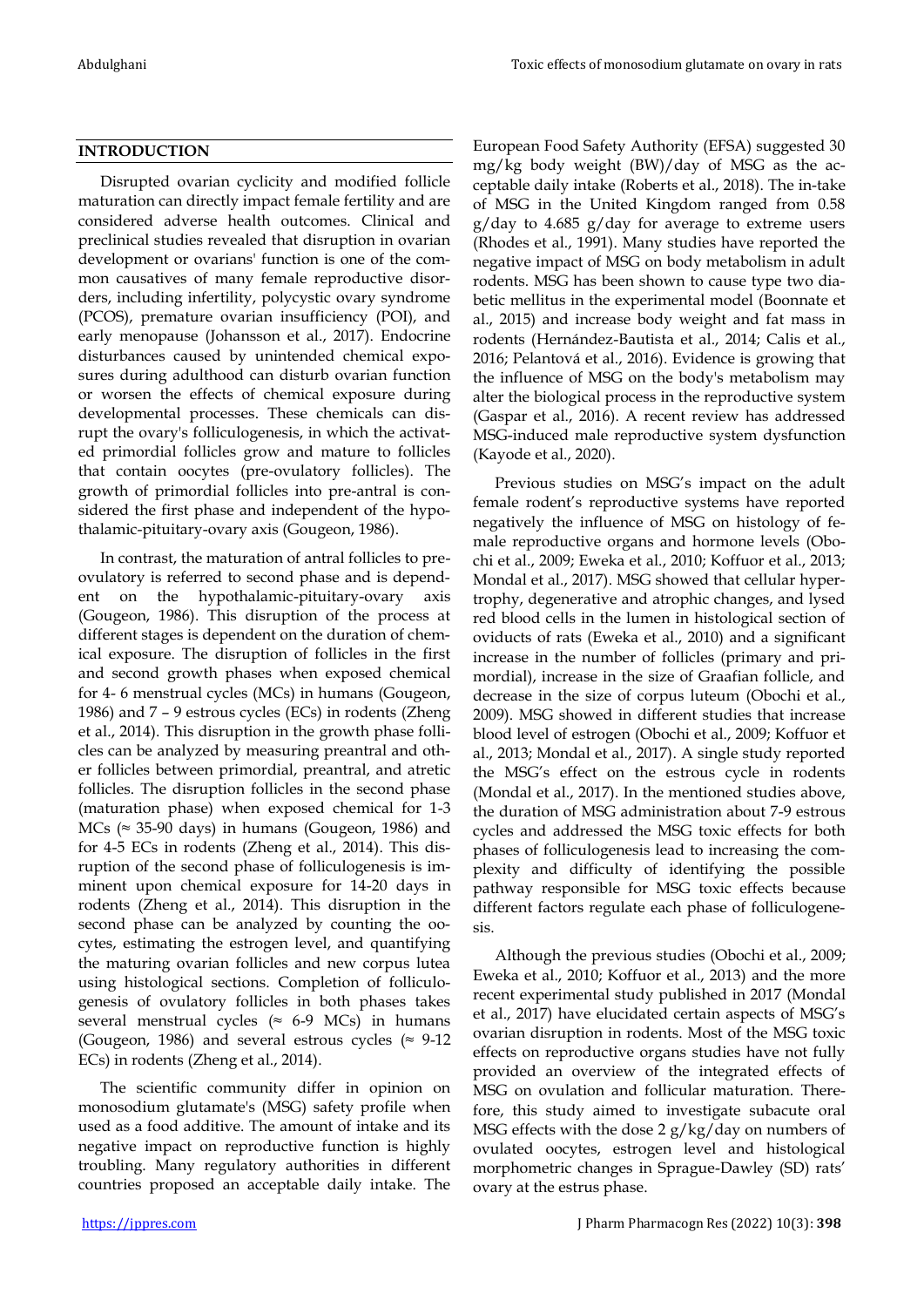## **MATERIAL AND METHODS**

#### **Experimental animals**

Virgin sexually matured Sprague Dawley young adult female rats with regular estrous cycles, 9-13 weeks old and weighing 180–250 g, were obtained from the Animal Research and Service Centre of Qassim University (QU), Al Qassim, Saudi Arabia. The animals were housed in a controlled temperature room (23-26°C) with a 12 h light/dark cycle. Standard commercial rat chow (1st Milling Company, Qassim) and drinking water were provided *ad libitum*. The animal experiment was approved by the Committee of Research Ethics in the Qassim University (20-02-01) and carried out according to NIH and the university guidelines for the care and use of laboratory animals.

#### **Experimental protocol**

The estrous cycle of the female rats was recorded for two estrous cycles (ECs) according to Abdulghani et al. (2012) before the administration of MSG. The animal with irregular EC was excluded from the experiment. Animals with regular EC were assigned randomly into two groups (each group  $n = 6$  animals); MSG group treated with 2 g/kg of MSG (Calis et al., 2016) dissolved in distilled water (DW) and controlgroup 10 mL/kg DW. MSG (200 mg/1 mL of distilled water) was orally administered for 14-16 days. The effective doses of MSG were selected in this study according to the  $LD_{50}$  value of MSG in a rat model as reported by Chakraborty (2019) and pilot study of MSG effects on estrous cycle regularity (Abdulghani unpublished). At the end of the experiment, vaginal lavage was performed for treated and control animals. The animal with estrus phase was anesthetized with ketamine and xylene, and a blood sample was collected between 10-11 am by cardiopuncture using 27-gauge needles. The collected blood was put in a non-heparinized sample test tube for serum estrogen analysis. The animals were sacrificed by cervical dislocation, and each left and right oviduct were isolated for the counting of oocytes, according to Donadio et al. (2007) and Raineki et al. (2008). The weight of ovaries and oviducts were recorded and immediately preserved in 10% formalin for histological evaluation.

#### **Oocytes counting**

Oocytes of female rats were counted following the methods described by Donadio et al. (2007) and Raineki et al. (2008) with slight modifications. At the end of experiment, females with estrous phase were sacrificed, and each left and right oviduct and ovary were removed, and their weights were taken. Each oviduct was dissected and subsequently pressed slightly between two microscope slides. The ampulla was identified in both left and right dissected oviducts in each animal. The number of oocytes from both oviduct ampulla was counted under a light microscope (Optika, Bergamo, Italy) with 4× magnifications. Photo of the ampulla with oocytes was taken (Fig. 1).

#### **Estrogen level measurement**

The collected blood samples from animals was centrifuged at 5000 rpm for 10 min, and the serum was separated. The separated serum was kept refrigerated at -80°C until analysis. The serum samples were sent to the Al Safwa Medical Laboratory to measure estrogen levels for both groups of animals, and the chemiluminescent immunoassay (Beckman coulter Access II, USA) was used. The mean and SEM were calculated (Fig. 2).

#### **Gross morphological evaluation of the ovaries**

At the end of treatment, the ovaries were dissected from the sacrificed rat for histological evaluation. Ovaries were fixed in 10% formalin immediately after removal for one week. Each fixed tissue was subjected to tissue dehydration processing and paraffin wax embedding. The prepared ovarian tissues in paraffin blocks were sent to the Histopathology Section of Al-Thobhani Specialized Medical labs for further process (section cutting and staining). Two histological slides were made from each ovary for each rat. The hematoxylin and eosin-stained ovaries were observed for the two major features, follicles corpora lutea (newly formed and old) and (atretic- and large-follicles) under a light microscope (Labomed, Inc. Losangeles, USA) attached with an image analysis system (TCapture, Tucsen Photonics Co., Ltd, Fujian, China). The photos of ovarian sections were taken with 4× and 10× magnifications (Labomed, Inc. USA) (Fig. 3). The newly formed corpora lutea are defined after ovulation and observed at estrus to consist of luteinized granulosa cells of follicles. The old corpora lutea are defined as large size, proliferation of fibrous tissue, appearance of vacuolated and apoptotic cells. Atretic follicles are characterized by a very dark staining and shrunken granulosa cells with loss of granulosa cells and segmented oocytes. The large follicles (preantral and antral) are whole grown oocytes surrounded by many layers of granulosa cells. The number of newly formed-corpora lutea and old-corpora lutea, atreticfollicles and large-follicles were counted twice for each rat, and the mean was calculated (Fig. 4). The relative weight of each ovary and oviduct were also calculated (Fig. 5).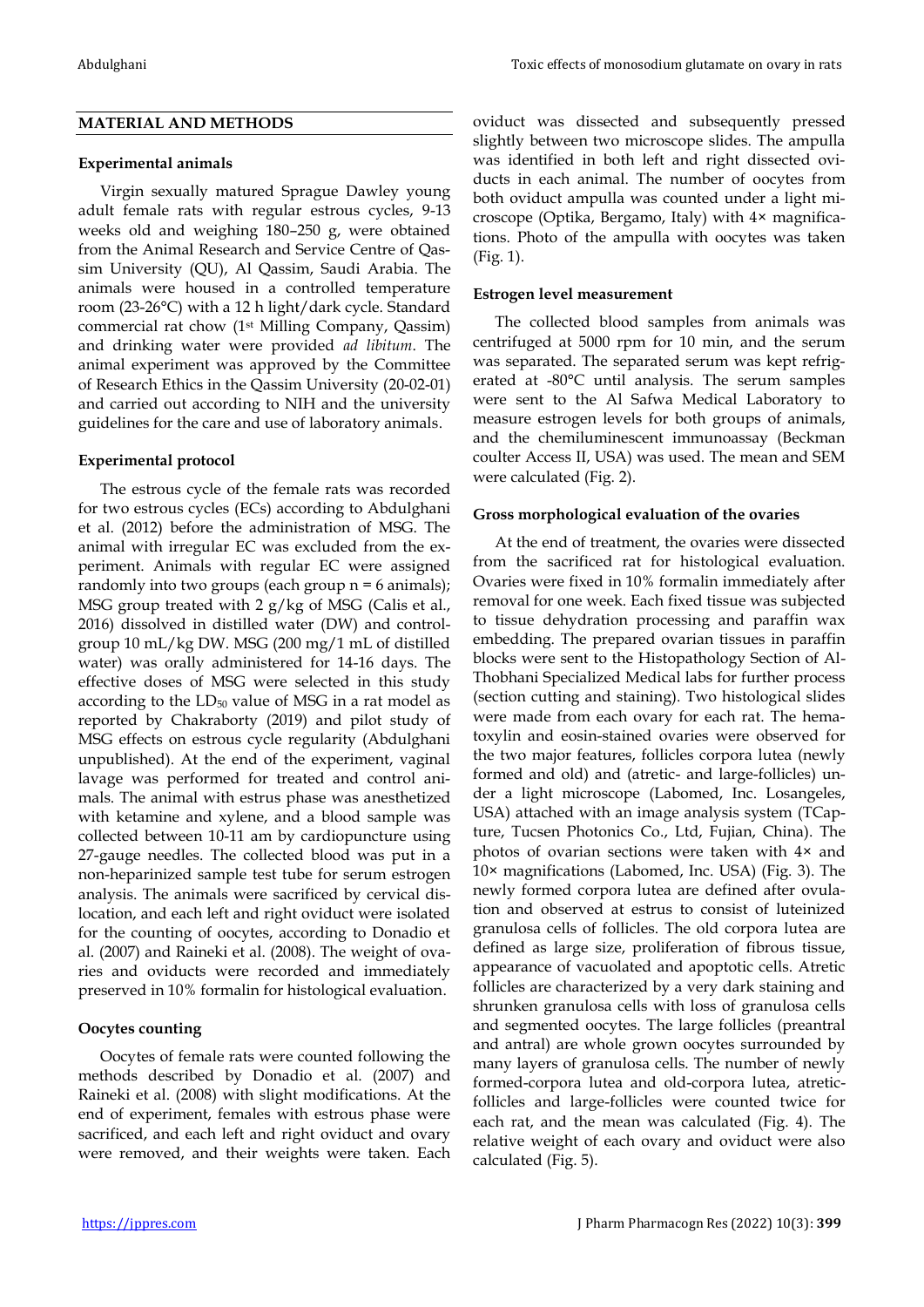# **Statistical analysis**

Data represent mean  $\pm$  SEM (n = 6) of the number of ovulated oocytes, atretic-follicles and large-follicles, newly formed-corpora lutea old-corpora lutea, estrogen level, and relative weights of ovaries and oviducts of the MSG-treated groups and control. The student's *t*-test was used to compare MSG-treated groups and control, and differences were considered significant at p<0.05 by SPSS version 23 (SPSS, New York, USA).

# **RESULTS**

# **Effect of MSG on oocytes number and estrogen level**

The ovulated oocytes were counted under low magnification 4× (Fig. 1A). We observed the numbers of ovulated oocytes to be significantly lower in both left ( $p$ <0.01) and right ( $p$ <0.05) ampulla of animals treated with MSG when compared to control animals (Fig. 1B).

The estrogen level non-significantly decreased in the MSG-treated group compared to the control group (Fig. 2).

# **Effect of MSG on histomorphometric changes of ovarian tissues**

The histology of ovarian tissues of oral MSGtreated female rats in estrus phase revealed observable significant (p<0.01) differences in the average number of newly formed corpora lutea (CLs) but not in average number of old corpora lutea (CLs) when compared with control rats (Figs. 3 and 4A). Similar pattern for both large-follicles and atresia-follicles, where the average number of large follicles showed observable significant (p<0.01) differences while the average number of atresia follicle did not, when compared with control rats (Figs. 3 and 4B).

# **Effect of MSG on relative weights of ovary and oviduct**

The average relative weights of left and right ovaries of MSG-treated group showed no significant differences compared with the respective controls (Fig. 5A). The average relative weights of the left and right oviducts are non-significantly higher than in the respective controls (Fig. 5B).



Values are expressed as mean ± SEM, (n = 6), \*p< 0.05, \*\*p< 0.01 *vs.* control.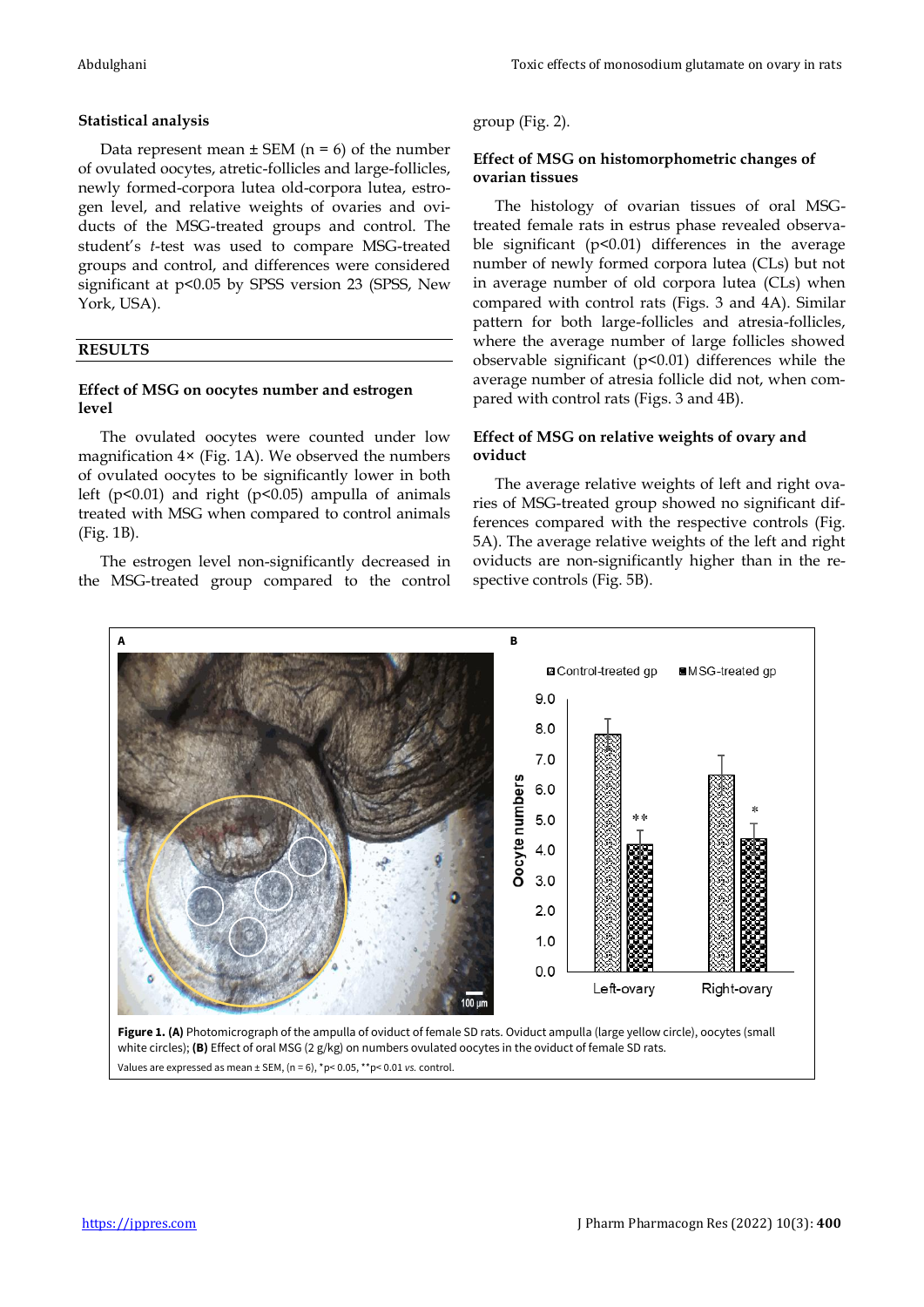

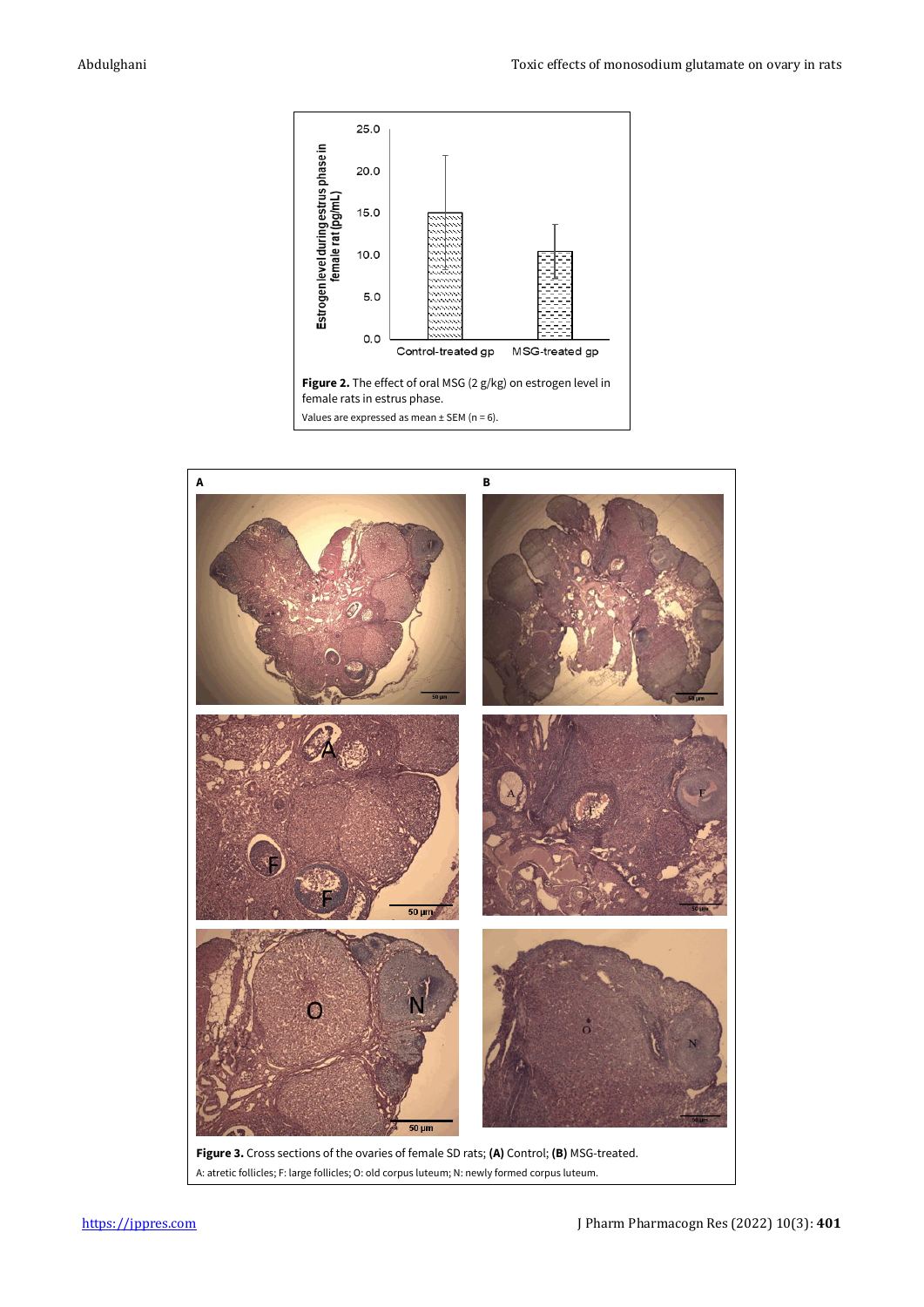



# **DISCUSSION**

This study evaluated the probable subacute toxic effects of oral MSG (2  $g/kg/day$ ) treatment for 14-16 days (three-four ECs) on the ovulated oocytes, estrogen level and histomorphometric changes ovaries of female SD rats. We observed that MSG impaired the ovarian function in regular estrous cycle of SD rats by significantly decreasing the number of ovulated oocytes, large follicles, and newly formed corpora lutea and non-significantly reducing the serum estrogen level.

Oral administration of MSG  $(2 g/kg/day)$  for three-four estrous cycles may affect follicles' maturation, which is strongly dependent on coordinated hypothalamic-pituitary-ovary axis function. Follicucan be classified into two phases. The first phase refers to activate the primordial follicles to grow to preantral follicles and is assumed not dependent on the hypothalamic-pituitary-ovary axis. The second phase refers to the maturation of preantral follicles to Graafian follicles and is dependent on the hypothalamic-pituitary-ovary axis. Estradiol plays a crucial role in regulating the hypothalamic-pituitary-ovary axis by exerting negative and positive feedback on pituitary FSH and LH release (Moenter et al., 2020). The follicle stimulation hormone (FSH) secreted from the anterior pituitary and estradiol secreted from the ovary facilitates the maturation of the ovarian follicles and prepares the endometrium of the uterus physiologically. The LH secreted from the anterior pituitary and high estradiol blood level trigger the release of

logenesis occurs during adulthood in the ovaries and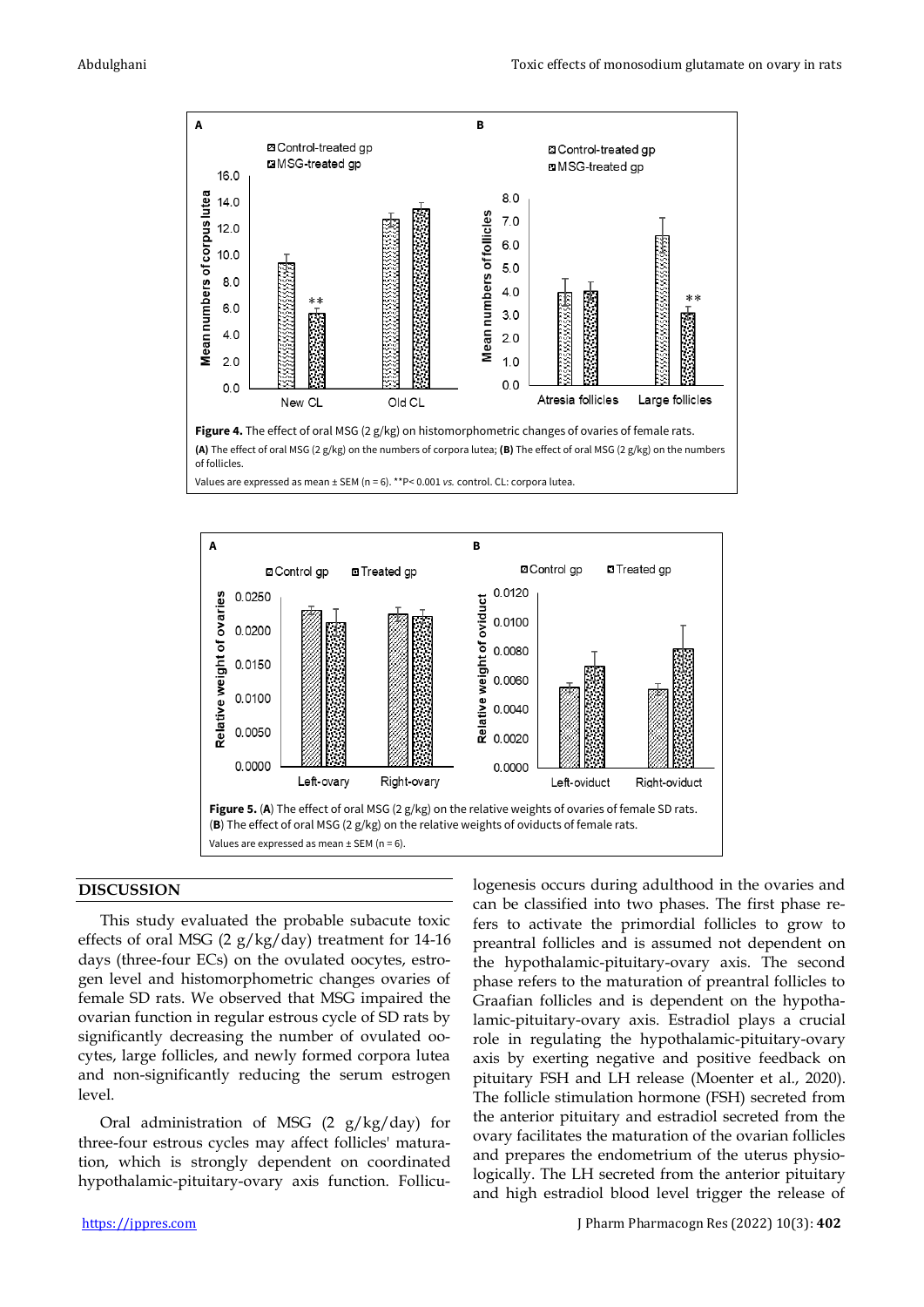oocytes from the mature Graafian follicle to the fallopian tube in humans and the oviduct in animals. LH facilitates the development of corpus luteum gradually from post-ovulated Graafian follicles. Key events include inhibited estradiol production by ovarian granulosa cells and altered ERα activation in neuronal cells leading to alterations in ovarian cyclicity. Correct ovarian cyclicity is essential for successful ovulation (Barbieri, 2014). Our findings agreed with previous studies (Obochi et al., 2009; Koffuor et al., 2013; Mondal et al., 2017; Abdel-Aziem et al., 2018), showing that oral administration of MSG at different doses and durations can cause pathological alteration in ovaries, leading to reduced fertility. These studies showed that MSG (0.01 g/kg for 60 days) (Obochi et al., 2009),  $(0.6$  and  $0.8$  g/kg for 30 days) (Koffuor et al., 2013),  $(0.8, 1.6 \text{ and } 2.4 \text{ g/kg} \text{ for } 30 \text{ and } 40 \text{ days})$  (Mondal et al., 2017), and  $(1.2 \text{ g/kg}$  for 28 days) (Abdel-Aziem et al., 2018) showed altered on estrogen levels. Disrupted ovarian cyclicity and modified follicle maturation can directly impact female fertility. Although the previous studies have elucidated certain aspects of MSG's ovarian disruption in rodents, no study correlated the number of the ovulated oocyte with other effects of MSG on the ovary (histological and hormonal effects). However, in the current study was performed.

The morphometric histological characteristic of the ovarian section of MSG-treated and control groups showed a significant decrease in the numbers of newly formed corpora lutea and the large follicles but not in old corpora lutea and atresia follicles. Previous studies reported that MSG caused the degeneration of ovarian and fallopian tissues of marine animals (Eweka et al., 2010; Mondal et al., 2017). Mixed MSG (0.08 mg/kg) with food for 14 days (Eweka et al., 2010) and orally different doses (0.8, 1.6 and 2.4  $g/kg$ ) showed alteration in histological features of ovary and oviducts of rodents. However, the duration of treatment with MSG in our study is shorter (3-4 ECs) than the period (8-9 ECs) reported previously (Eweka et al., 2010; Mondal et al., 2017). The duration of exposure of toxic chemicals to ovaries in humans and rodents can influence the different phases of folliculogenesis (Gougeon, 1986; Zheng et al., 2014). If the exposure duration of toxic substances to ovaries is more than 180 days in humans ( $\approx$  6-9 MSs) and more than 36 days ( $\approx$  9-12 ECs) in rodents, the chemicals can influence both phases, growth and maturation of folliculogenesis. Both phases' completed folliculogenesis takes several menstrual cycles ( $\approx$  6-9 MSs) in humans (Gougeon, 1986) and several estrous cycles ( $\approx$  9-12 ECs) in rodents (Zheng et al., 2014). So, if the exposure duration of toxic chemicals to the ovary is around 60 days in humans ( $\approx$  1-3 MSs) and 14- 20 days ( $\approx$  3-4 ECs) in rodents, the toxic chemicals can influence the follicles in the second phase of folliculogenesis, which is dependent on hypothalamicpituitary-ovary axis. Several studies with different duration of treatment with MSG longer than in our study reported increased estrogen levels (Obochi et al., 2009; Koffuor et al., 2013; Mondal et al., 2018; Agbadua et al., 2020), which do not concord with our study. In contrast, Abdel-Aziem et al. (2018) reported a decrease in estrogen level, which concord with the results of our study show decrease without statistical difference. Studies on orally administered MSG (0.1 g/kg) for 60 days in female Wistar rats reported a two-fold increase in serum total estradiol level (Obochi et al., 2009) and a 59.2% increase in plasma estradiol level when MSG (0.6 and 0.8  $g/kg$ ) for 40 days (Koffuor et al., 2013). Another study showed a significant increase in serum LH, FSH, and estradiol levels in treated groups of rats (Mondal et al., 2017). A recent study reported an increase in estrogen level (Agbadua et al., 2020) following a single oral of MSG  $(0.2 \text{ g/kg})$  to Wistar rats for 28 days. The possible mechanism involved in causing the estrogen upsurge was suggested to include activating the aromatase catalyzed conversion of testosterone to estradiol and aromatization of ring A of estradiol, which increased the enzyme activity, resulting in increased estradiol synthesis (Obochi et al., 2009). Moreover, Abdel-Aziem et al. (2018) and Mondal et al. (2018) reported that MSG's-induced decrease in antioxidant enzymes in ovarian tissues of rats may be responsible, although other possible MSG pathways have not been ruled out. Subacute effect of oral MSG showed significant effects on the physiological function of ovaries in young adult female SD rats, which concord with Ali et al. (2014), who reported that subcutaneous injection of MSG (4 mg/kg) daily for 14 days to female adult albino rats showed histological changes in ovaries. Calis et at. (2016) who reported that intraperitoneal administration of MSG (2 g/kg) for seven days does not cause significant histological changes on the kidneys, liver or brain cortex of adult Sprague-Dawley female rats. It is noteworthy that the reported variations of the effects of MSG in different studies has been linked to variations in kinetics of MSG (Bizzi et al., 1977).

Generally, the results obtained in the current study show MSG  $(2 g/kg)$  administration can impair directly or indirectly ovarian function. The direct effect of MSG on ovaries, it can cause unbalance of oxidative status in ovarian tissue and other organ tissues (Sharma et al., 2014; Umukoro et al., 2015). The indirect effect of MSG on ovarian function can be related to a metabolic abnormality and energy generation in the body (Kazmi et al., 2017; Kayode et al., 2020). All these effects may impair the function of reproduction in females, which can reduce fertility.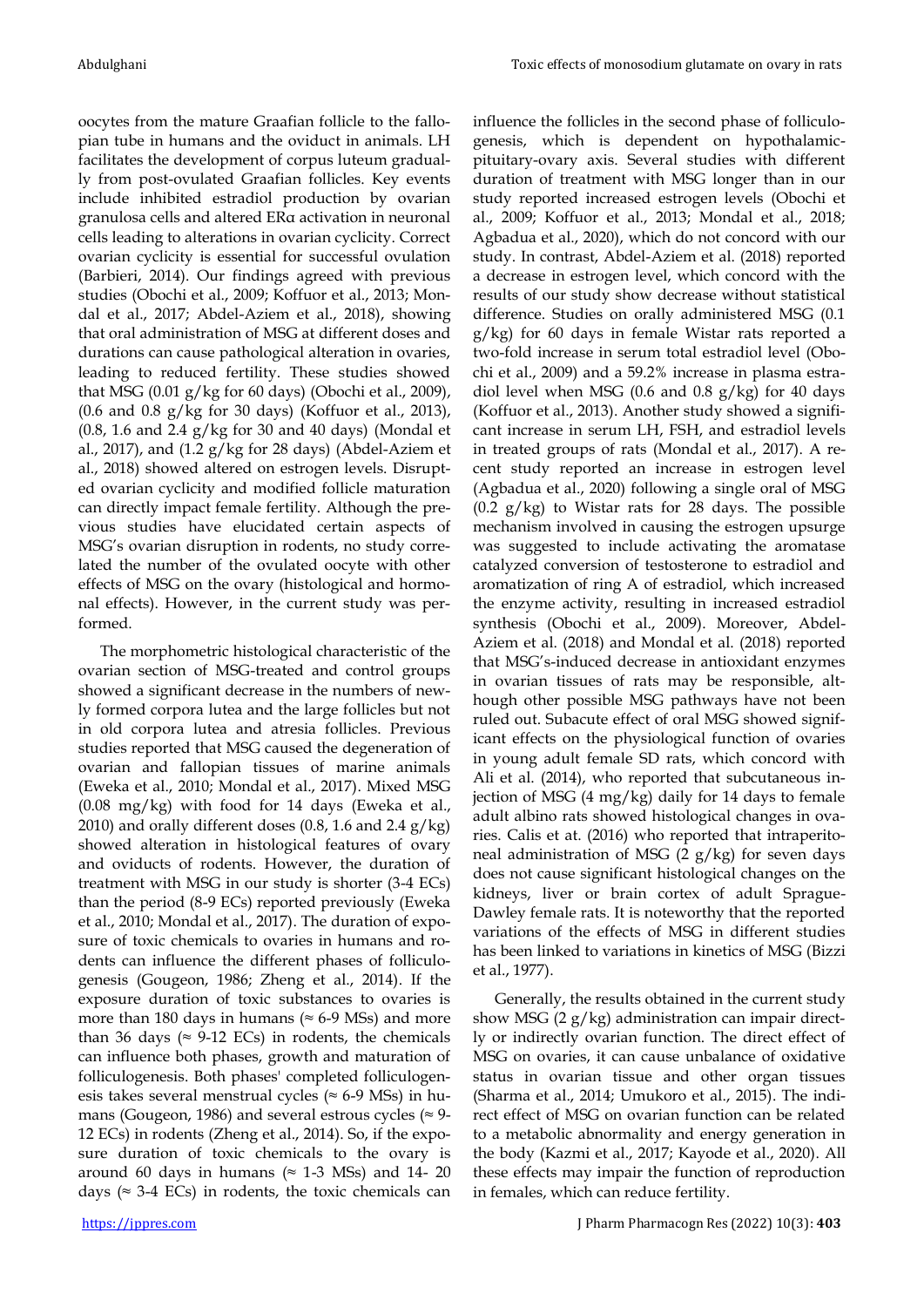# **CONCLUSION**

Subacute oral administration of MSG with 2 g/kg/day may negatively influence the ovarian function of young female rats via reduction of ovulated oocytes and the attenuation of estrogen level. Further study on *ex vivo* and *in vitro* effects of MSG on aromatase enzyme, MPF and MARK gene expression during rat oocyte maturation may suggest.

## **CONFLICT OF INTEREST**

The authors declare no conflicts of interest.

## **ACKNOWLEDGMENTS**

The researcher would like to thank the Deanship of Scientific Research, Qassim University, for funding the publication of this project. The author would also like to thank Dr. Adel Al-Thobhani for arranging histology processing of the tissue samples, Dr. Sattam Alenezi for arranging the biochemical analysis and Prof. Bala Yauri for critically reviewing the final draft of this manuscript. This research did not receive any specific grant from funding agencies in the public, commercial, or not-for-profit sectors.

# **REFERENCES**

- Abdel-Aziem SH, Abd El-Kader HAM, Ibrahim FM, Sharaf HA, El Makawy AI (2018) Evaluation of the alleviative role of *Chlorella vulgaris* and *Spirulina platensis* extract against ovarian dysfunctions induced by monosodium glutamate in mice. J Genet Eng Biotechnol 16: 653–660.
- Abdulghani M, Hussin AH, Sulaiman SA, Chan KL (2012) The ameliorative effects of *Eurycoma longifolia* Jack on testosterone-induced reproductive disorders in female rats. Reprod Biol 12: 247–255.
- Agbadua OG, Idusogie LE, Chukwuebuka AS, Nnamdi CS, Sylvester S (2020) Evaluating the protective and ameliorative potential of unripe *Palm kernel* seeds on monosodium glutamate-induced uterine fibroids. Open Access Libr J 7: e6461.
- Ali AA, El-Seify GH, El Haroun HM, Soliman MAEMM (2014) Effect of monosodium glutamate on the ovaries of adult female albino rats and the possible protective role of green tea. Menoufia Med J 27: 793–800.
- Barbieri RL (2014) The endocrinology of the menstrual cycle. In Human Fertility, (Springer), pp. 145–169.
- Bizzi A, Veneroni E, Salmona M, Garattini S (1977) Kinetics of monosodium glutamate in relation to its neurotoxicity. Toxicol Lett 1: 123–130.
- Boonnate P, Waraasawapati S, Hipkaeo W, Pethlert S, Sharma A, Selmi C, Prasongwattana V, Cha'on U (2015) Monosodium glutamate dietary consumption decreases pancreatic β-cell mass in adult Wistar rats. PLoS One 10: e0131595.
- Calis IU, Cosan DT, Saydam F, Kolac UK, Soyocak A, Kurt H, Gunes HV, Sahinturk V, Mutlu FS, Koroglu ZO, Degirmenci I (2016) The effects of monosodium

glutamate and tannic acid on adult rats. Iran Red Crescent Med J 18: e37912.

- Chakraborty SP (2019) Patho-physiological and toxicological aspects of monosodium glutamate. Toxicol Mech Methods 29: 389–396.
- Donadio MVF, Kunrath A, Corezola KL, Franci CR, Anselmo-Franci JA, Lucion AB, Sanvitto GL (2007) Effects of acute stress on the day of proestrus on sexual behavior and ovulation in female rats: Participation of the angiotensinergic system. Physiol Behav 92: 591–600.
- Eweka AO, Eweka A, Om'Iniabohs FAE (2010) Histological studies of the effects of monosodium glutamate of the fallopian tubes of adult female Wistar rats. N Am J Med Sci 2: 146–153.
- Gaspar RS, Benevides RO, Fontelles JL, Vale CC, França LM, Barros Pde T, Paes AM (2016) Reproductive alterations in hyperinsulinemic but normoandrogenic MSG obese female rats. J Endocrinol 229: 61–72.
- Gougeon A (1986) Dynamics of follicular growth in the human: A model from preliminary results. Hum Reprod 1: 81–87.
- Hernández-Bautista RJ, Alarcón-Aguilar FJ, Del C. Escobar-Villanueva M, Almanza-Pérez JC, Merino-Aguilar H, Fainstein MK, López-Diazguerrero NE (2014) Biochemical alterations during the obese-aging process in female and male monosodium glutamate (MSG) treated mice. Int J Mol Sci 15: 11473–11494.
- Johansson HKL, Svingen T, Fowler PA, Vinggaard AM, Boberg J (2017) Environmental influences on ovarian dysgenesis—developmental windows sensitive to chemical exposures. Nat Rev Endocrinol 13: 400–414.
- Kayode OT, Rotimi DE, Kayode AAA, Olaolu TD, Adeyemi OS (2020) Monosodium glutamate (MSG)-induced male reproductive dysfunction: A mini review. Toxics 8: 7.
- Kazmi Z, Fatima I, Perveen S, Malik SS (2017) Monosodium glutamate: Review on clinical reports. Int J Food Prop 20: 1807–1815.
- Koffuor GA, Annan K, Kyekyeku JO, Fiadjoe HK, Enyan E (2013) Effect of ethanolic stem bark extract of *Blighia unijugata* (Sapindaceae) on monosodium glutamateinduced uterine leiomyoma in Sprague-Dawley rats. J Pharm Res Int 3: 880–896.
- Moenter SM, Silveira MA, Wang L, Adams C (2020) Central aspects of systemic oestradiol negative-and positive‐feedback on the reproductive neuroendocrine system. J Neuroendocrinol 32: e12724.
- Mondal M, Sarkar K, Nath PP, Khatun A, Pal S, Paul G (2018) Monosodium glutamate impairs the contraction of uterine visceral smooth muscle ex vivo of rat through augmentation of acetylcholine and nitric oxide signaling pathways. Reprod Biol 18: 83–93.
- Mondal M, Sarkar K, Nath PP, Paul G (2017) Monosodium glutamate suppresses the female reproductive function by impairing the functions of ovary and uterus in rat. Environ Toxicol 33: 198–208.
- Obochi GO, Malu SP, Obi-Abang M, Alozie Y, Iyam MA (2009) Effect of garlic extracts on monosodium glutamate (MSG) induced fibroid in Wistar rats. Pakistan J Nutr 8: 970–976.